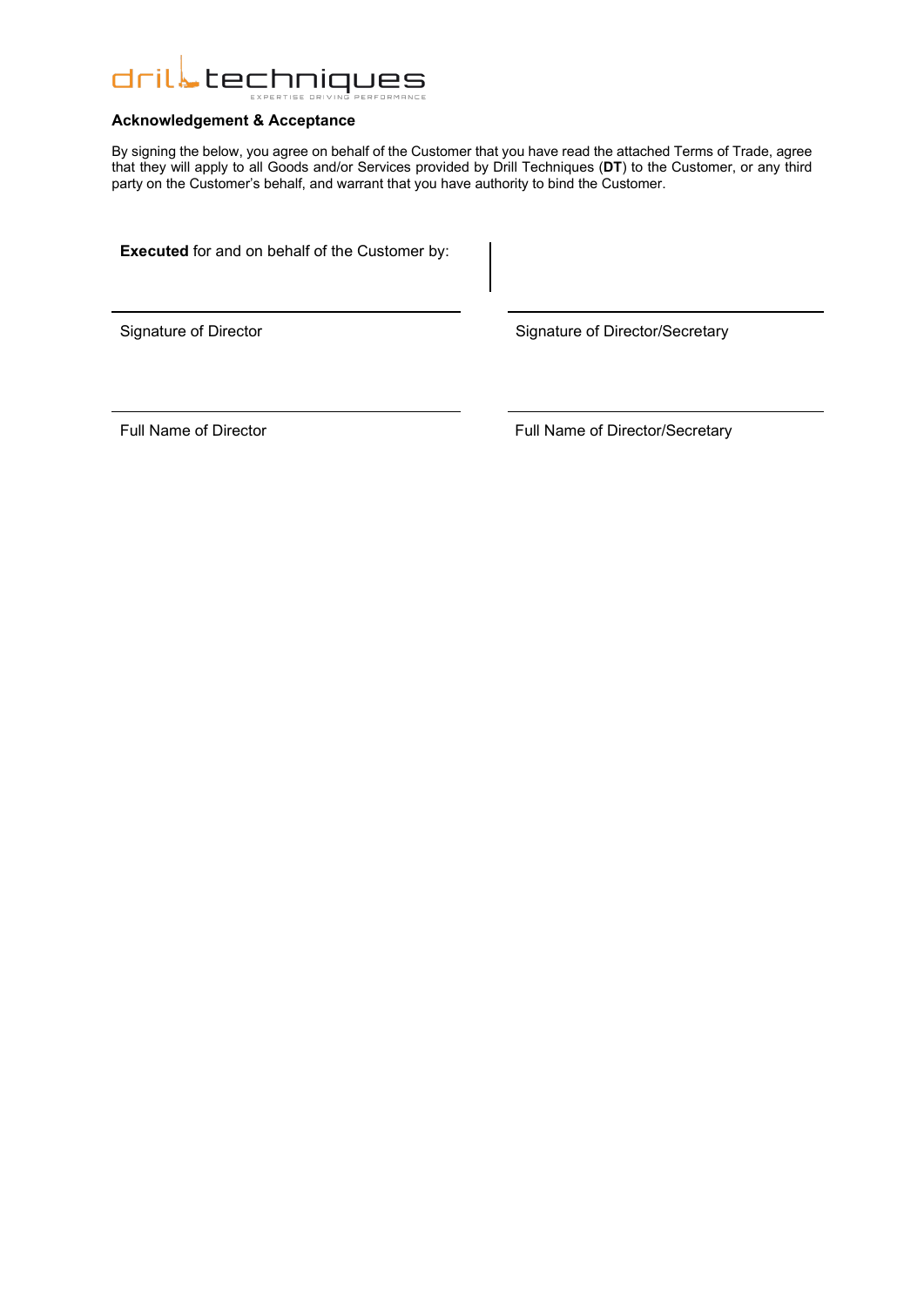# **Drilltechniques™ (DT) – Terms of Trade**

#### $\mathbf 1$ **Acceptance of terms**

- (a) These Terms, as amended or replaced from time to time, apply to any Goods and/or Services supplied or to be supplied by DT to the Customer, or any third person on the Customer's behalf.
- (b) The Customer is deemed to have read, understood and accepted these Terms if at any time the Customer requests a Proposal or accepts an Order or pays any deposit or any other monies in relation to a Proposal or Order.
- (c) DT may amend these Terms at any time at its sole discretion. Any subsequent Order by a Customer constitutes acceptance of the changes.

#### **Proposals and Orders**  $\overline{2}$

#### **2.1 Proposals**

- (a) A Proposal or other indication of a price issued by DT is an invitation to treat, not a contractual offer.
- (b) A Proposal is valid for the period stated in the Proposal, or if no such period is specified, then 7 days from the date of issue.
- (c) DT may cancel or modify a Proposal at any time before the Customer has accepted a Proposal.
- (d) To the extent permitted by law, DT shall not be liable for any errors or omissions in a Proposal.
- (e) Proposals may only be accepted by a Client in their entirety.

# **2.2 Orders**

- (a) Accepted Proposals will be considered Orders following acceptance by the Customer in writing, verbally, or by conduct.
- (b) Each Order incorporates the accepted Proposal and these Terms.
- (c) Any additional or other terms contained in any document (including hand amendments) provided by the Customer will not form part of the Order unless specifically agreed by DT in writing.
- (d) All drawings, descriptive matter, specification and advertising issued by DT and any descriptions or instructions contained on the Website, in catalogues or brochures, or any other media are issued or published for the sole purpose of giving an approximate idea of the Goods or Services described in them. Unless expressly included in a Proposal, they will not form part of the Order.
- (e) An Order may only be cancelled in accordance with the terms of these Terms.

#### **Delivery and Risk**

#### **3.1 What will be delivered and when**

- (a) DT will supply the Goods and/or Services to the Customer as stated in the Order.
- (b) If DT is supplying Goods to the Customer, such Goods will be deemed to be delivered when the Goods arrive at the Site specified in the Order. The Customer is not entitled to reject delivery of any Goods based on any minor deviation from description or quantity.
- (c) DT may deliver Goods or Services in multiple instalments.
- (d) Risk in Goods passes to the Customer upon delivery.

#### **3.2 Delays in Delivery**

- (a) Any delivery times made known to the Customer are estimates only.
- (b) DT will notify the Customer at the earliest practicable date if it believes that the delivery of Goods or Services will be delayed.
- (c) DT will advise the Customer of the new delivery date.

#### <span id="page-1-0"></span>**3.3 The Customer's delay or prevention of delivery**

If DT is unable to deliver Goods to the Customer because of an act or omission of the Customer including a failure of the Customer to fulfil its obligations under these Terms:

- (a) the risk in the Goods will pass to the Customer;
- (b) the Goods will be deemed to have been delivered; and
- <span id="page-1-1"></span>(c) DT may store the Goods until actual delivery is possible and the Customer will be liable for any Claim related to DT's storage of the Goods, including but not limited to the costs of redelivery, storage fees incurred and insurance.
- (d) In addition to any amount calculated in accordance with clause [3.3](#page-1-0)[\(c\),](#page-1-1) DT may charge the Customer a fee of \$50.00 per day that Goods remain undelivered.

## **Payment**

#### <span id="page-1-2"></span>**4.1 Invoices and Time for Payment**

- (a) DT will invoice the Customer and the Customer must pay the amount due on the invoice in accordance with the Payment Terms as set out in an Order or clause [4.1](#page-1-2)[\(c\).](#page-2-0)
- (b) Without limitation, the Payment Terms may require the Customer to pay for Goods and Services:
	- (i) in full before delivery;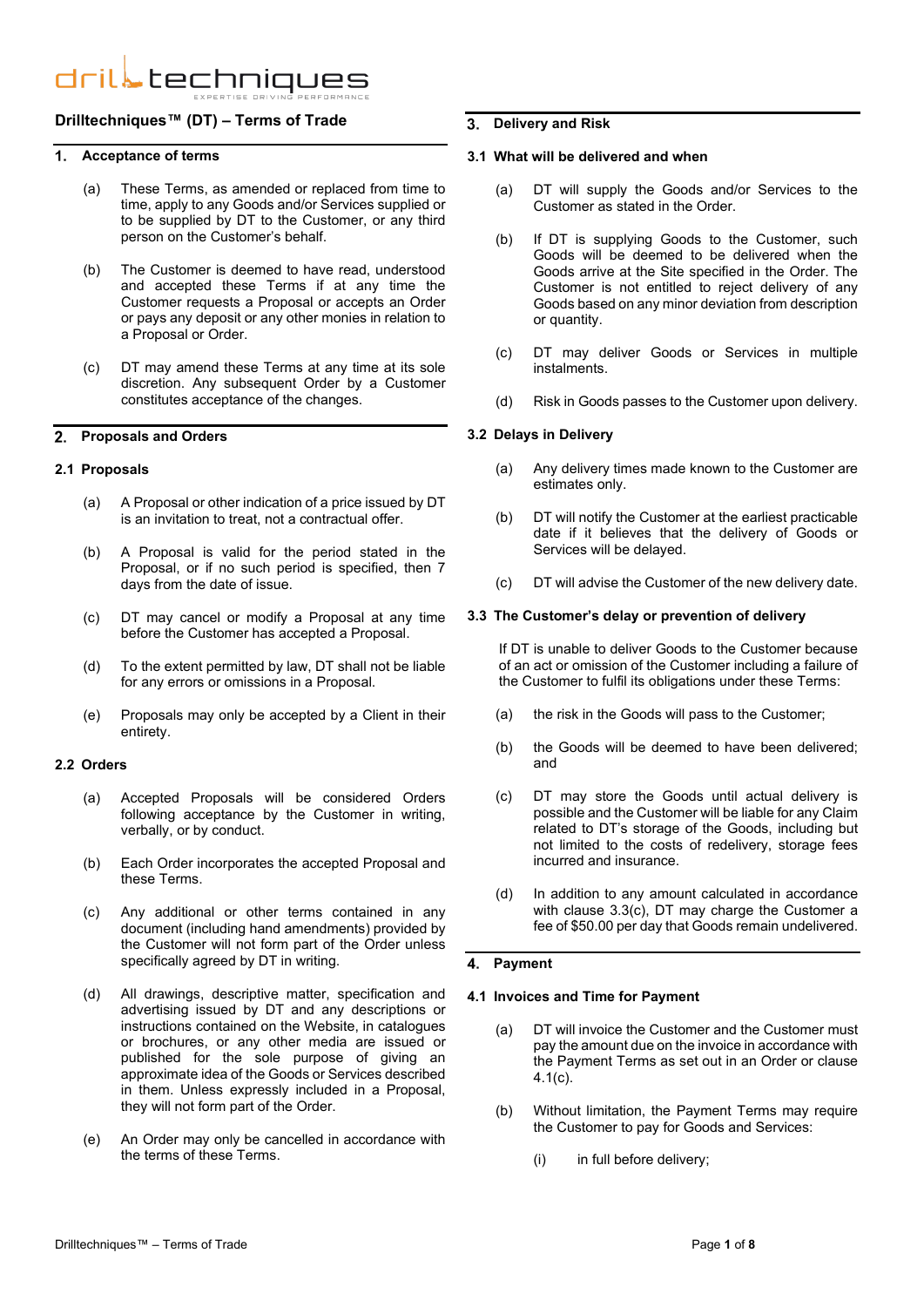- (ii) in instalments; or
- (iii) with an initial deposit and the remainder within a specified time after delivery.
- <span id="page-2-0"></span>(c) If no Payment Terms are set out in the Proposal, the Customer must pay for Goods and Services in full before delivery. ]
- (d) If the Customer is required to make payment in instalments, and such instalments are not received by DT by their due date, DT may:
	- (i) halt any further delivery of Goods or Services until such time as the outstanding payment is made; and
	- (ii) claim reimbursement from the Customer for its reasonable costs incurred because of the delay.
- (e) If the Customer is required to make payment in full or to pay a deposit, DT is under no obligation to supply any Goods or Services until the relevant amount is paid to DT.
- (f) Payment must be made in a manner approved by DT. Where payment is made by credit card, DT may charge a credit card surcharge of up to 1.9% of the total price of the Goods or Services.

# <span id="page-2-3"></span>**4.2 Failure to Pay**

If the Customer fails to pay DT any amount under these Terms by the due date for payment, DT may (without limiting its other rights) immediately do any or all of the following, without any liability, until all overdue fees are paid:

- (a) charge the Customer interest on the overdue amount at a rate of interest per annum equal to 2% above the standard contract default rate published by the Queensland Law Society from time to time;
- (b) withhold further performance of any obligations under any Order or other agreement between the parties until the overdue amount and interest has been paid in full;
- (c) terminate these Terms without any obligation to refund the Customer any money in respect of the cancellation, even if the contractual term of these Terms has not expired;
- (d) initiate proceedings against the Customer to recover the overdue amount (despite any dispute resolution clause in these Terms); and
- (e) recover all costs to recover overdue amounts, including but not limited to legal costs and outlays on a full indemnity basis.

# **4.3 GST**

The price of all Goods and Services is exclusive of GST unless expressly stated to be inclusive of GST.

# **4.4 Duties**

The Customer is responsible for paying all government charges, or duties of any kind incurred in or in connection with DT's provision of credit, or supply of Goods or Services.

# **Performance of Services**

## **5.1 Location**

Services shall be provided at the location specified in the Proposal, or if no such location is specified, at Drill Technique's discretion:

- (a) at a Site nominated by the Customer, in which case clause [5.2](#page-2-1) shall apply; or
- (b) at DT's Premises, in which case clause [5.3](#page-2-2) applies.

# <span id="page-2-1"></span>**5.2 Services performed at Customer's Site**

Where DT is required to perform Services at a Site, the Customer must:

- (a) provide DT and its Representatives with access to the Site, equipment and other facilities and services as are reasonably required to perform the Services;
- (b) notify DT and its Representatives of any Site-specific requirements in advance;
- (c) ensure that the Site is safe and secure for DT and its Representatives; and
- (d) ensure that it and all of its Representatives comply with all laws with respect to the Site, including occupational health and safety laws.

## <span id="page-2-2"></span>**5.3 Services performed at DT's Premises**

- (a) Where DT is required to perform Services with respect to Customer's Equipment at DT's Premises:
	- (i) unless otherwise agreed, the Customer is responsible for delivering and collecting the Customer's Equipment from DT's Premises at its own cost ;
	- (ii) to the extent permitted by law, DT shall not be liable to the Customer for any Claim arising due to damage or loss of the Customer's Equipment while it is on DT's Premises;
	- (iii) the Customer's Equipment shall be deemed to be bailed to DT; and
	- (iv) DT may exercise a possessory lien over the Customer's Equipment until any amounts outstanding from the Customer are paid to DT in full.
- (b) if the Customer fails to collect the Customer's Equipment: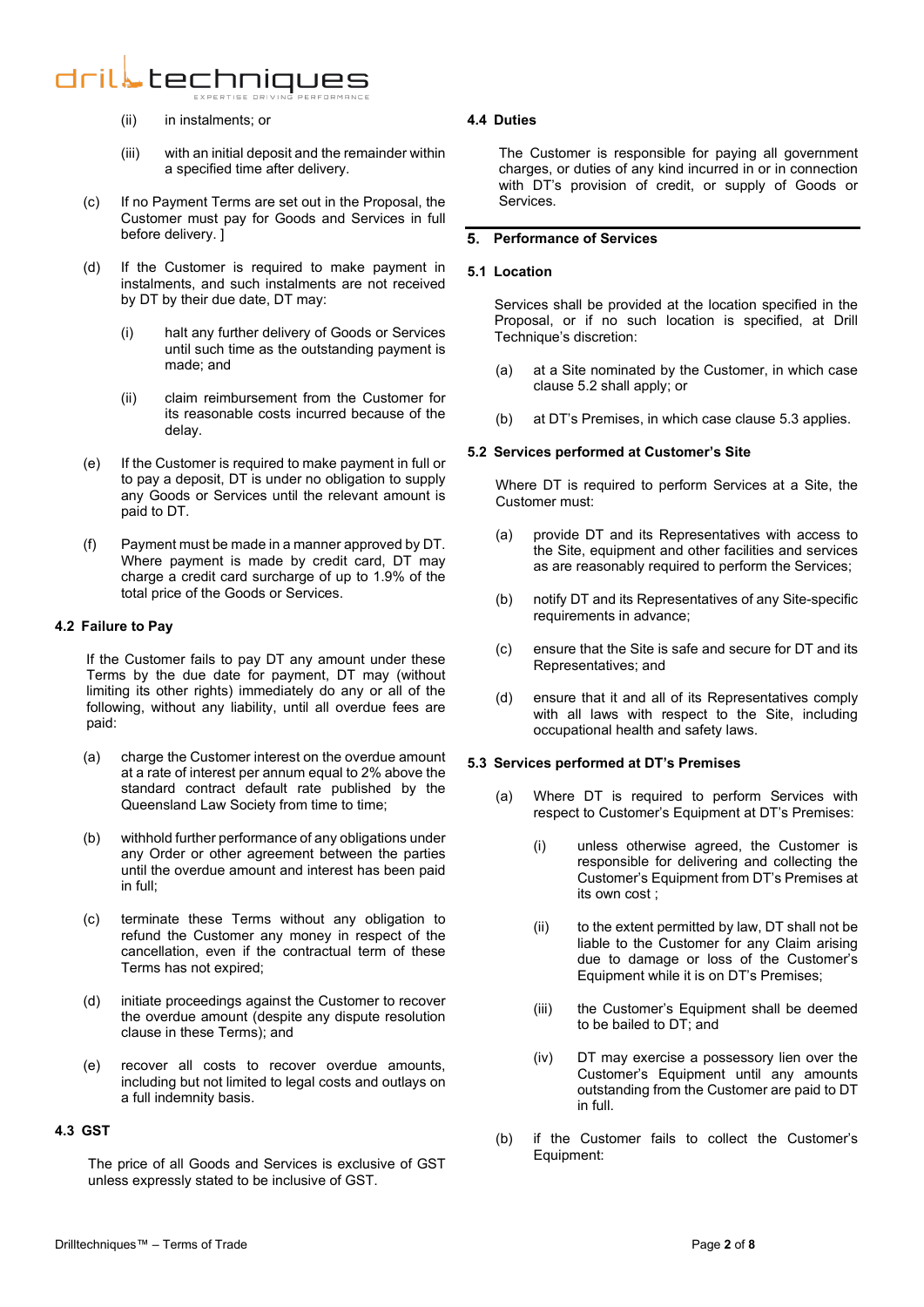- (i) DT may store the Customer's Equipment until it is collected, and the Customer will be liable on demand for any Claim related to DT's storage of the Customer's Equipment, including but not limited to any storage fees incurred and insurance;
- (ii) in addition to any amount specified in claus[e3.3\(c\),](#page-1-1) DT may charge the Customer a fee of \$50.00 per day that the Customer's Equipment remain uncollected; and
- (iii) upon giving at least one month's written notice to the Customer, DT may sell or otherwise dispose of the Customer's Equipment.

# <span id="page-3-0"></span>**Retention of Title**

# **6.1 Retention**

- (a) This clause [6](#page-3-0) applies where the Customer acquires Goods from DT or there is otherwise Goods at a Site and the Customer has not paid in full for the Goods.
- (b) All Goods sold or supplied by DT to the Customer shall remain DT's sole and absolute property as legal and beneficial owner until the Customer has paid DT the agreed price for such Goods and any other amount owing from the Customer to DT.

## **6.2 Customer's Obligations**

Until title in the Goods passes to the Customer in accordance with clause [6.1\(b\)](#page-3-1) above:

- (a) the Customer must hold the Goods on a fiduciary basis as bailee for DT;
- (b) the Customer must not, without DT's prior written consent:
	- (i) assign, sub-let, charge, mortgage, pledge or create any form of Security Interest over, or otherwise deal with the Goods in any way;
	- (ii) alter, modify, tamper with, damage or repair the Goods; or
	- (iii) deface, remove, vary or erase any identifying marks, plate, number, notices or safety information, on the Goods;
- (c) the Customer must keep the Goods in their own exclusive possession, in a safe and secure location, separately from the property of any other person and in a manner which leaves them readily identifiable as DT's Goods;
- (d) the Customer shall be responsible for any loss or damage to the Goods caused following delivery of the Goods to the Customer, and must insure the Goods for their full value. The Customer must provide DT evidence of insurance on request.
- (e) if the Customer sells the Goods or uses them to create a product which prevents the Goods being

identifiable to DT, the Customer is taken to hold the proceeds of sale of the Goods or any product containing them on trust for DT and account to DT for those proceeds.

# **Security Interest**

In Order to secure the Customer's obligations under these Terms, including any obligation to pay any amount to DT, the Customer:

- (a) acknowledges that each Order constitutes a Security Agreement for the purposes of the PPS Act;
- (b) grants to DT a Security Interest in respect of all Goods sold, supplied, leased, bailed or otherwise provided or made available to the Customer by DT and any proceeds thereof;
- (c) consents to DT perfecting such Security Interest by registration on the PPSR, including as a Purchase Money Security Interest;
- (d) undertakes to DT to do all things reasonably necessary or required by DT to assist DT in perfecting the registration of the Security Interest on the PPSR; and
- <span id="page-3-1"></span>(e) waives, to the extent permitted by the PPS Act, its right to receive any notice of a verification statement or any other notice DT would otherwise be required to give under the PPS Act.

#### **When a Customer is in default** 8

- (a) The Customer will be in default if the Customer:
	- (i) fails to pay any amount to DT by its due date;
	- (ii) provides DT information which it knows or has reasonable grounds to suspect is false, incomplete or misleading;
	- (iii) undergoes an Insolvency Event; or
	- (iv) breaches any provision of these Terms and fails to remedy that breach within 10 Business Days.
- (b) If the Customer is in default, then subject to any law (including requirements as to notice), DT may, without limiting its other rights:
	- (i) demand immediate payment of all moneys owed by the Customer to DT whether due for payment or not;
	- (ii) recover from the Customer all Goods it has supplied to the Customer whether paid for or not. The Customer grants DT and its Representatives a perpetual, irrevocable licence to enter any property owned or occupied by the Customer for the purpose of recovering such Goods, and the Customer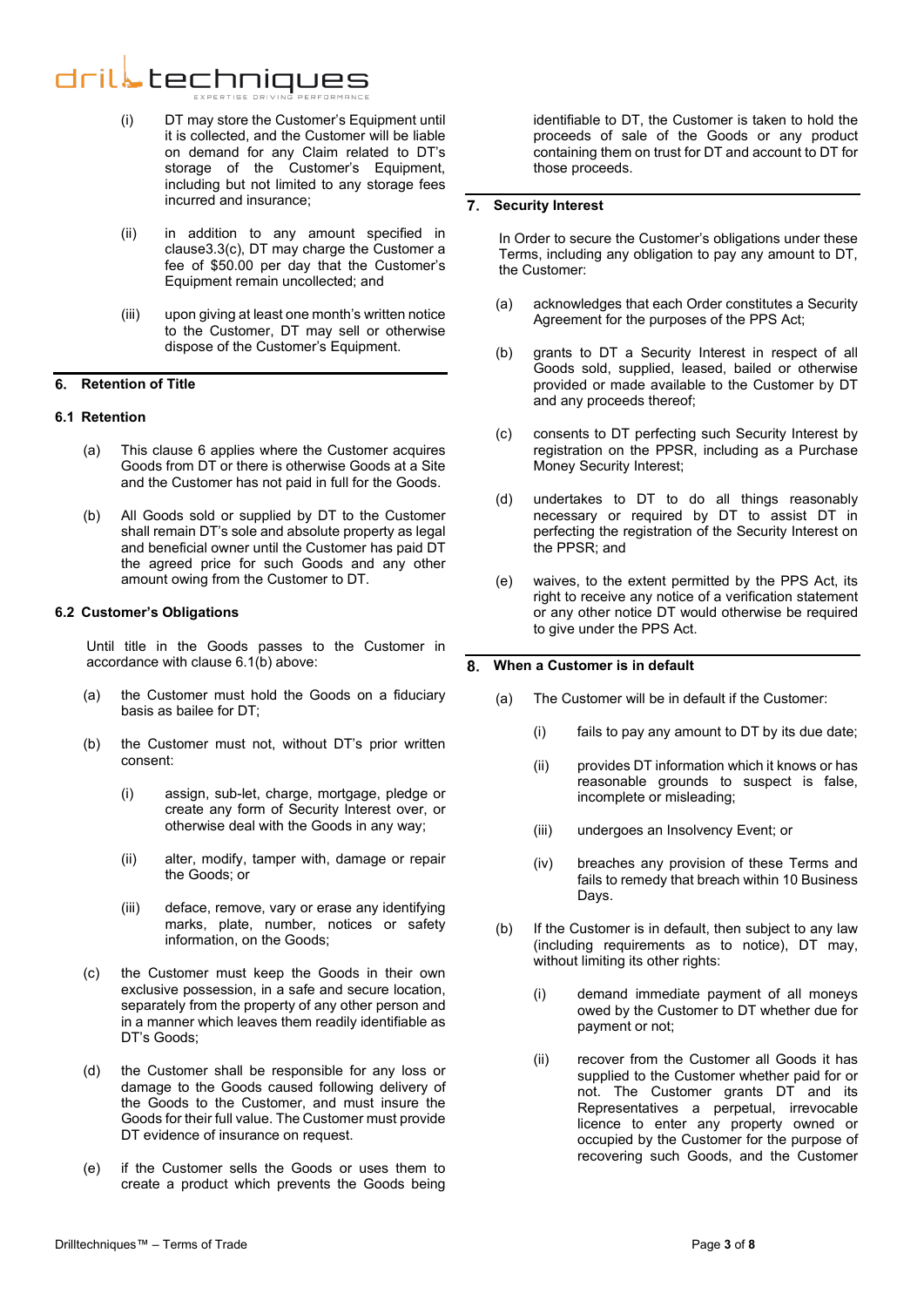shall indemnify DT against any Claim arising from such entry;

- (iii) re-sell or otherwise dispose of the Goods recovered without reference to the Customer and apply the net proceeds to the Customer's debt to DT;
- (iv) withhold further performance of any obligations under any Order or other agreement between the parties;
- (v) immediately cancel any Order in effect with the Customer without any obligation to refund the Customer any money in respect of the cancellation; and
- (vi) enforce any Security Interests against the Customer.
- (c) DT may terminate these Terms or any Order immediately by written notice to the Customer if the Customer:
	- (i) is in material breach of these Terms; or
	- (ii) is in default for more than 10 Business Days.
- (d) Termination of these Terms or any Order shall not affect the Customer's obligation to pay any outstanding amounts or other amounts in relation to Goods or Services.

#### **DT's set-off rights**   $\mathbf{q}$

- (a) DT, after having demanded payment of any amount overdue in accordance with clause [4.2,](#page-2-3) may apply any payment paid by the Customer, against:
	- (i) DT's costs and disbursements in recovering the amount due;
	- (ii) any interest accrued; or
	- (iii) the amount overdue.
- (b) DT may at any time set off any amount the Customer owes to DT against any amount DT may then owe to the Customer.

# <span id="page-4-0"></span>**Warranty**

# **10.1Manufacturer's Warranty**

Where DT is not the manufacturer of Goods, it warrants that the Goods will be free from defects in materials and workmanship on the same terms and conditions including the period of warranty as the warranties provided by the manufacturer of the Goods.

## **10.2DT's Warranty as to Goods**

(a) Unless otherwise notified to the Customer in writing, DT warrants that Goods that it has manufactured will be free from defects in materials and workmanship for the earlier of twelve months from delivery of the Goods to the Customer or the Customer using the Goods for 1000 hours of operation for their ordinary intended use. (**Goods Warranty Period**).

- (b) Subject to this clause [10,](#page-4-0) DT will repair any defects without charge during the Goods Warranty Period.
- (c) DT may charge the Customer the reasonable expenses of its Representatives attending any Site for the purposes of repairs, up to a maximum of \$5,000.
- (d) Alternatively, DT may require the Customer to return any defective Goods to DT's Premises at the Customer's cost.

# **10.3DT's Warranty as to Services**

- (a) Unless otherwise notified to the Customer in writing, DT warrants that Services it has provided with respect to Customer's Equipment will be free from defects in materials and workmanship for a period of 6 months from the date Services are completed (**Services Warranty Period**).
- (b) Subject to this clause [10,](#page-4-0) DT will repair any defects without charge during the Services Warranty Period.
- (c) DT may charge the Customer the reasonable expenses of its Representatives attending any Site for the purposes of repairs, up to a maximum of \$5,000.
- (d) Alternatively, DT may require the Customer to return any Customer Equipment to DT's Premises at the Customer's cost, and clause [5.3](#page-2-2) shall apply to such repairs.

# **10.4Exceptions to Warranties**

- (a) DT may inspect and test the Goods or Customer Equipment for the purpose of determining the extent of any defect and the validity of any claim made under this warranty. All defective parts/products replaced by DT under this warranty will be deemed to be the property of DT.
- (b) The warranties under this clause [10](#page-4-0) shall not apply where, in DT's opinion, the damage to the Goods or Customer Equipment has arisen due to:
	- (i) improper adjustment, calibration, maltreatment, inattention or interference;
	- (ii) use of accessories including consumables, hardware and equipment which were not manufactured by or approved in writing by DT;
	- (iii) any contamination or leakages caused by the Customer or its Representatives;
	- (iv) any modifications not authorised in writing by DT:
	- (v) misuse;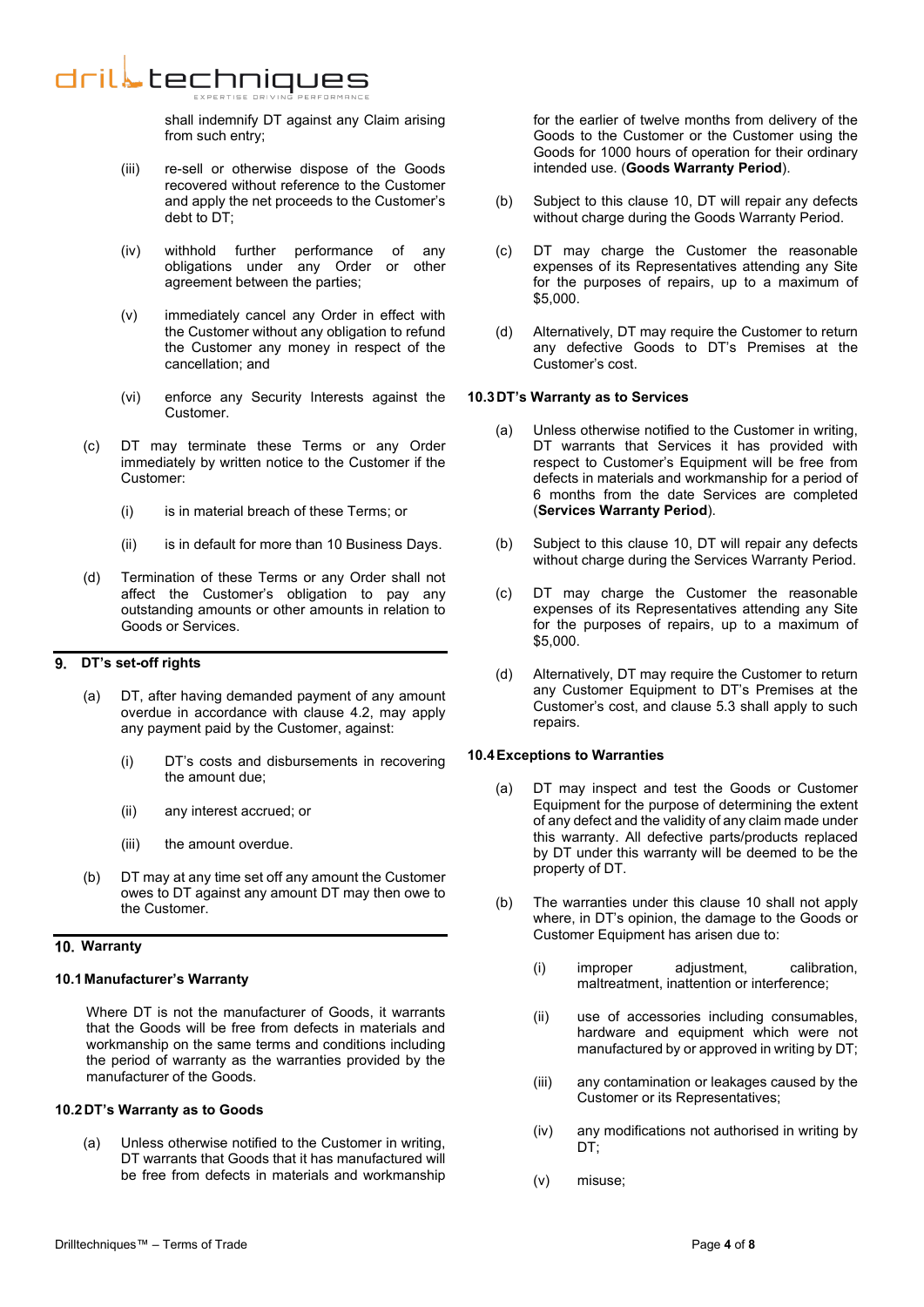- (vi) use outside of physical, mechanical, electrical or environmental specifications;
- (vii) inadequate or incorrect site preparation;
- (viii) further use of the Goods or Customer's Equipment after the Customer giving notice of the defect;
- (ix) failure to follow either DT's instructions or normal standards prevailing in the industry as to use, storage or installation;
- (x) alterations or repairs to Goods without the written consent of DT;
- (xi) failure to apply proper lubrication to components; or
- (xii) inadequate or improper maintenance.
- (c) The warranties under this clause [10](#page-4-0) shall not apply unless:
	- (i) where defects are not apparent on reasonable inspection and testing by the Customer following delivery of the Goods or completion of the Services, the Customer makes a warranty claim as soon as reasonably practicable or within 90 days of discovery of the defect, whichever is sooner; or
	- (ii) where defects are or should have been apparent on reasonable inspection and testing by the Customer following delivery of the Goods or completion of the Services, the Customer makes a warranty claim as soon as reasonably practicable or within 90 days of delivery of the Goods or completion of the Services.
- (d) DT shall not be liable for any corrosion due to any cause or for any damage to painted or anodized surfaces.

# **10.5Making a warranty claim**

To make a warranty claim, the Customer must contact DT by sending an email to service@drilltechniques.com.au outlining the issue or defect in sufficient detail so that DT may investigate the claim.

# **Liability**

- (a) The Customer acknowledges and agrees that it is acquiring the Goods and/or receiving the Services for commercial purposes and not for domestic, personal or household use.
- (b) If the Customer is a consumer within the meaning of the Consumer Law, there are certain rights and guarantees which cannot by law be excluded (**Non-Excludable Condition**).
- (c) Subject to any applicable Non-Excludable Condition and to the maximum extent permitted by law, DT:
- (i) excludes from these Terms all guarantees, conditions and warranties that are not expressly stated in these Terms;
- (ii) excludes all liability to the Customer for any Claim suffered or incurred directly or indirectly by the Customer in connection with this agreement, whether that liability arises under common law, equity or under statute; and
- (iii) will not, under any circumstances, be liable to the Customer for any Consequential Loss.
- (d) If DT's liability under these Terms cannot be lawfully excluded, to the maximum extent permitted by law, DT's liability for breach of any Non-Excludable Condition is limited, at DT's option:
	- (i) in the case of Goods, to the replacement of the Goods or the supply of equivalent goods; the repair of the Goods; the payment of the cost of replacing the Goods or of acquiring equivalent Goods; or the payment of the cost of having the Goods repaired;
	- (ii) in the case of Services, to the supplying of the Services again; or the payment of the cost of having the Services supplied again.

# **Indemnity**

To the extent permitted by law, the Customer releases and indemnifies DT and its Representatives against all liability arising from Claims for:

- (a) any harm to, claim or action by a third party arising directly or indirectly from the Customer's use of the Goods or Customer's Equipment;
- (b) any personal injury or death arising directly or indirectly out of the Customer's conduct;
- (c) any damage to property arising directly or indirectly out of the Customer's conduct;
- (d) any negligent or unlawful act or omission by the Customer or its Representatives in connection with the Goods or Services;
- (e) any breach of these Terms by the Customer or its Representatives;
- (f) DT or a third party's reliance on an incorrect, incomplete or misleading representation made by the Customer or its Representatives;
- (g) any agreement in force between the Customer and a third party connected with the Goods or Services; or
- (h) DT being required under Privacy Law to correct any data, respond to any complaint, or address any other matter raised by a person.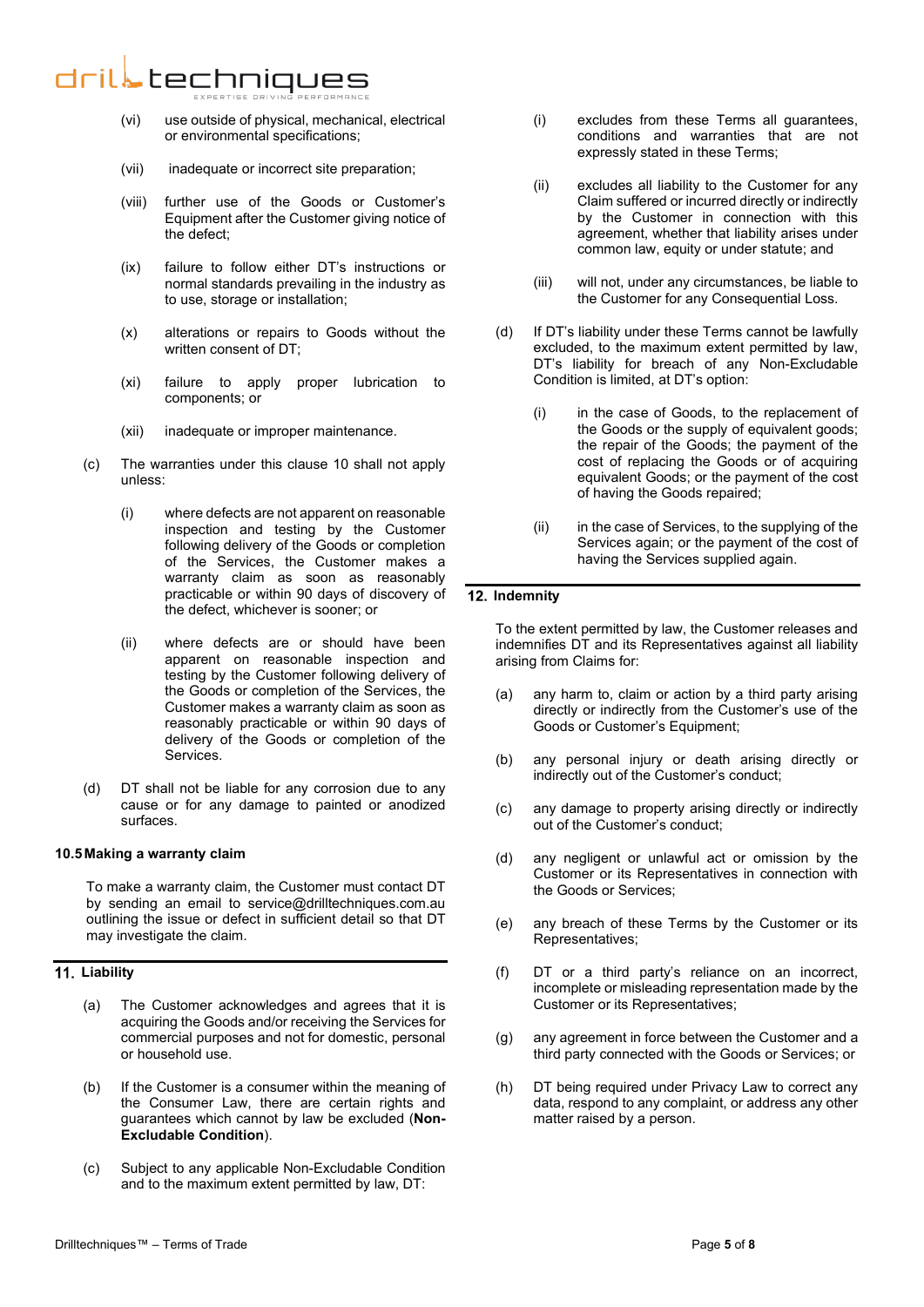#### **12.2Conditions of indemnity**

- (a) DT may make a claim under indemnities in these Terms in relation to a cost before having incurred the cost, or before making a payment in relation to the cost.
- (b) The indemnities in these Terms shall be in addition to any damages for breach of contract to which DT may be entitled. Nothing in the indemnities prevents DT from claiming damages if the Customer breaches these Terms.
- (c) Each indemnity in these Terms is a continuing obligation, separate and independent from the other obligations of the parties and survives termination of these Terms for whatever reason.

# **Intellectual Property**

# **13.1 Ownership of Intellectual Property**

- (a) Unless otherwise agreed, each party retains ownership of all Intellectual Property rights in material owned or created by that party independently of these Terms. None of that Intellectual Property is assigned or transferred by way of these Terms.
- (b) The parties agree that all Intellectual Property rights in the Goods, Services, any Proposal, and any other material, designs methods or content developed by DT under these Terms, including modifications, improvements and enhancements (**Work IP**), will vest in and are owned by DT upon creation, even if based on the Customer's request or feedback.

## **13.2 Use of Intellectual Property**

The Customer must not, without DT's written consent:

- (a) sell, sublicense, rent, lease, lend, modify, alter, translate, reproduce, transmit, distribute, publicly display, publicly perform, publish, adapt, or edit any part of the Work IP;
- (b) combine or incorporate the Work IP in any aspect of the Customer's business without DT's consent in writing;
- (c) copy the Work IP, in whole or in part, except to incorporate the Work IP into hard or soft copy documents for training or internal communication purposes;
- (d) use the Work IP in any way which is not in accordance with the specifications and this Agreement;
- (e) use the Work IP for any unlawful purpose; or
- (f) authorise any other party to do any of the acts listed above.

### <span id="page-6-0"></span>**14. Dispute Resolution**

- (a) The parties agree to deal with any dispute between them (**dispute**) in accordance with this clause [14](#page-6-0) before commencing any court proceedings against the other.
- (b) Representatives of the parties must meet and in good faith attempt to resolve the dispute.
- (c) If the dispute is not resolved within 30 days, either party may refer the matter to mediation with a mediator appointed by agreement or failing such agreement a mediator as appointed by the President of the Resolution Institute. The parties will share the costs of the mediator equally.

This clause [14](#page-6-0) does not prevent either party from seeking urgent injective or similar urgent relief from a court, or DT seeking to recover any outstanding amounts owed by the Customer.

# **Force Majeure**

DT shall have no liability to the Customer in relation to any Claim relating to a delay in delivery of any Goods or Services, or failure to comply with its any of its other obligations under any Order, as a result of a Force Majeure Event.

## 16. Sub-contractors

DT may use subcontractors to deliver the Goods or Services. To the extent permitted by law, the Customer agrees to continually indemnify and hold harmless DT and its Representatives, from any loss suffered or incurred caused by any subcontractor.

# **17. Confidentiality**

Neither party may disclose the other party's Confidential Information, unless the other party consents, they are legally compelled to disclose the Confidential Information, or the disclosure is to their Representatives or professional advisers.

# **General**

- (a) Communications/notices must be in writing, and may be sent by mail, hand delivery or by email. Any notice sent by mail or hand delivered by also be sent by email.
- (b) A notice will be taken to be received by the addressee:
	- (i) if delivered by hand before 5:00pm on a Business Day, then on the day of delivery;
	- (ii) if posted to an address, then on the third Business Day after the day of posting; or
	- (iii) if emailed and the sender has no reason to suspect the email was not delivered, at the time of sending.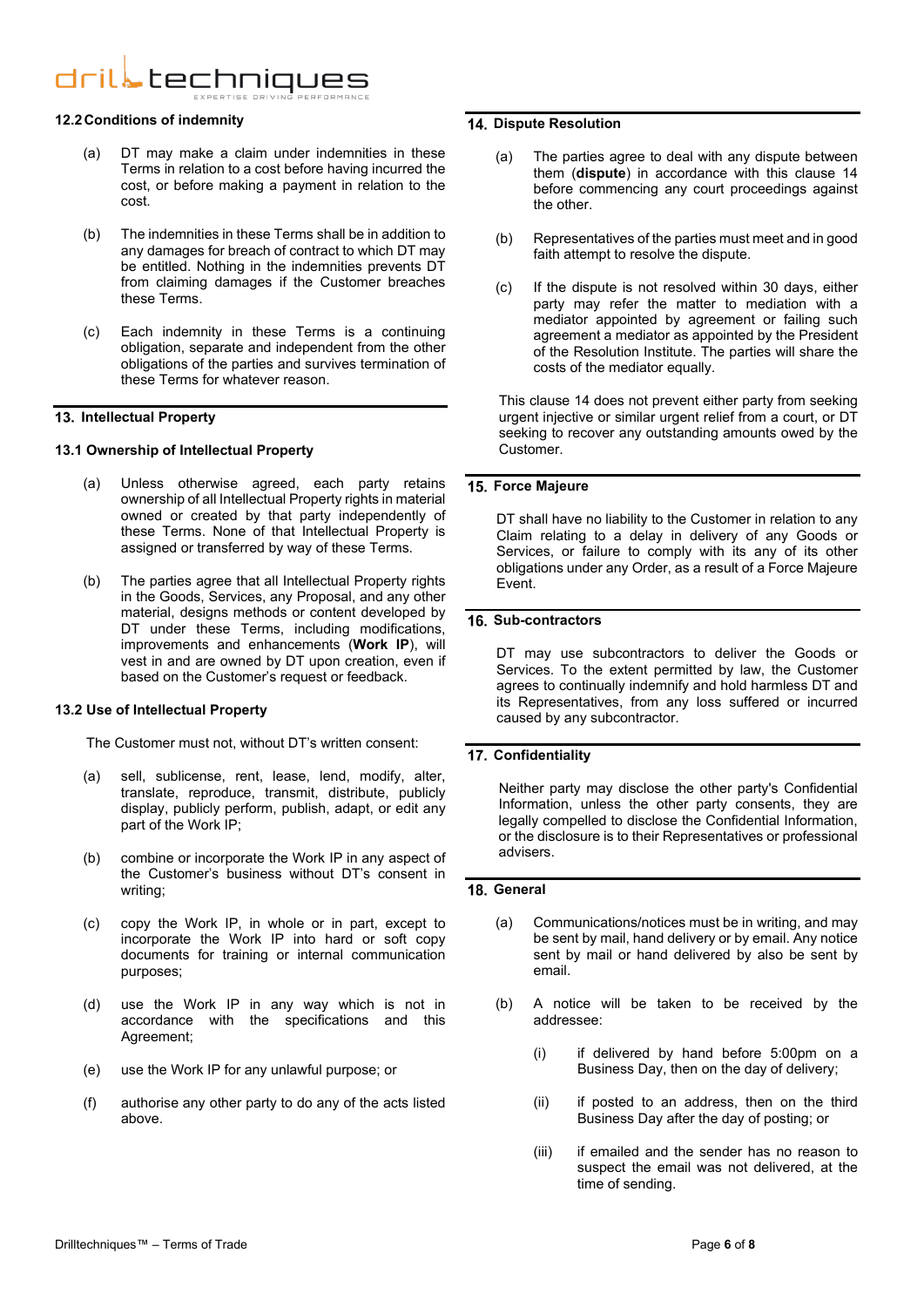- (c) If these Terms are inconsistent with any other document between the parties, these Terms prevail to the extent of the inconsistency.
- (d) This Deed may consist of a number of counterparts, including counterparts exchanged electronically, and if so the counterparts taken together constitute one and the same instrument.
- (e) Neither party has entered into any agreement in reliance on or as a result of any representation, promise, statement, conduct or inducement by the other otherwise than as set out in these Terms.
- (f) The relationship of the parties does not form a joint venture, partnership or agency, or create any form of employment relationship.
- (g) If any term of this Deed is invalid or unenforceable then that term will be deemed deleted and the remainder of this Deed will remain in full force and effect.
- (h) No part of these Terms will be deemed waived and no breach excused unless such waiver or consent is provided expressly and in writing.
- (i) The laws of the State of Queensland, Australia govern these Terms. Each of the parties hereby submits to the non-exclusive jurisdiction of courts with jurisdiction in Queensland.
- (j) These Terms may only be amended in writing by DT.
- (k) The Customer cannot assign any of its rights or obligations under these Terms or any Order without the prior written consent of DT. DT may assign any of its rights or obligations under these Terms or any Order to a third party without notice to, or the prior consent of the Customer. The Customer must sign any documents to give effect to the assignment which DT requires.

# **Definitions & Interpretation**

## **19.1 Definitions**

The following definitions apply in these Terms:

**Business Day** means a day (other than a Saturday, Sunday or public holiday) on which banks are open for general banking business in Brisbane Queensland.

**Claim** means a claim, demand, remedy, injury, damage, loss, cost, liability, action, right of action, claim for compensation or reimbursement or liability incurred by or to be made or recovered by or against a person, however arising and whether ascertained or unascertained immediate, future or contingent, or subject of a dispute, litigation or analogous proceeding.

**Confidential Information** means information that is by its nature confidential, including information related to a party's internal business operations, customers or Intellectual Property Rights. It does not include information already rightfully known to the receiving party at the time of disclosure by the other party, or in the public domain other than as a result of disclosure by a party in breach of its obligations of confidentiality under these Terms.

**Consequential Loss** means loss of revenue, loss of profits, loss of anticipated savings or business, pure economic loss, loss of data, loss of value of Goods or Customer Equipment (other than the cost of repair), loss of opportunity or expectation loss, and any other form of consequential, special, indirect, punitive or exemplary loss or damages.

**Consumer Law** means the Australian Consumer Law set out in Schedule 2 of the *Competition and Consumer Act 2010* (Cth).

**Customer** means the entity listed as customer or client in the Proposal or Order;

**Customer's Equipment** means any equipment, machinery or vehicles owned or in the possession of the Customer for which DT is requested to provide Services.

**DT or Drill Techniques** means C.R.J.A. Pty Ltd ACN 131 999 954 as trustee for the Gaylard Family Trust ABN 49 334 418 940 trading as DT.

**DT's Premises** means the premises specified by DT in the Proposal (if any), or any other location nominated by DT in writing.

**Force Majeure Event** means fire, flood, tempest, earthquake, act of God, riot, civil disturbance, terrorism, theft, crime, strike, lockout, breakdown, war, pandemic or epidemic, government restriction, the inability of DT's normal suppliers to supply necessary products or materials or any other matter beyond DT's control.

**Goods** mean any goods supplied to the Customer by DT pursuant to an Order.

**GST** has the meaning given in the A New Tax System (Goods and Services Tax) Act 1999 (Cth).

**Insolvency Event** means an event that occurs when a party

- (a) is insolvent under the definition in the Corporations Act 2001 (Cth), or is in liquidation or provisional liquidation, under administration or external control, or becomes bankrupt or is affected by any analogous event;
- (b) fails to comply with a statutory demand; or
- (c) ceases, suspends or threatens to cease or suspend a material part of its business.

**Intellectual Property Rights** means all intellectual property rights, including copyright, inventions, patents (including patent applications), trade marks (whether registered or not), designs (whether registrable or not), eligible circuit layout rights, domain names, licences, know-how, trade secrets, and includes the right to register any intellectual property rights.